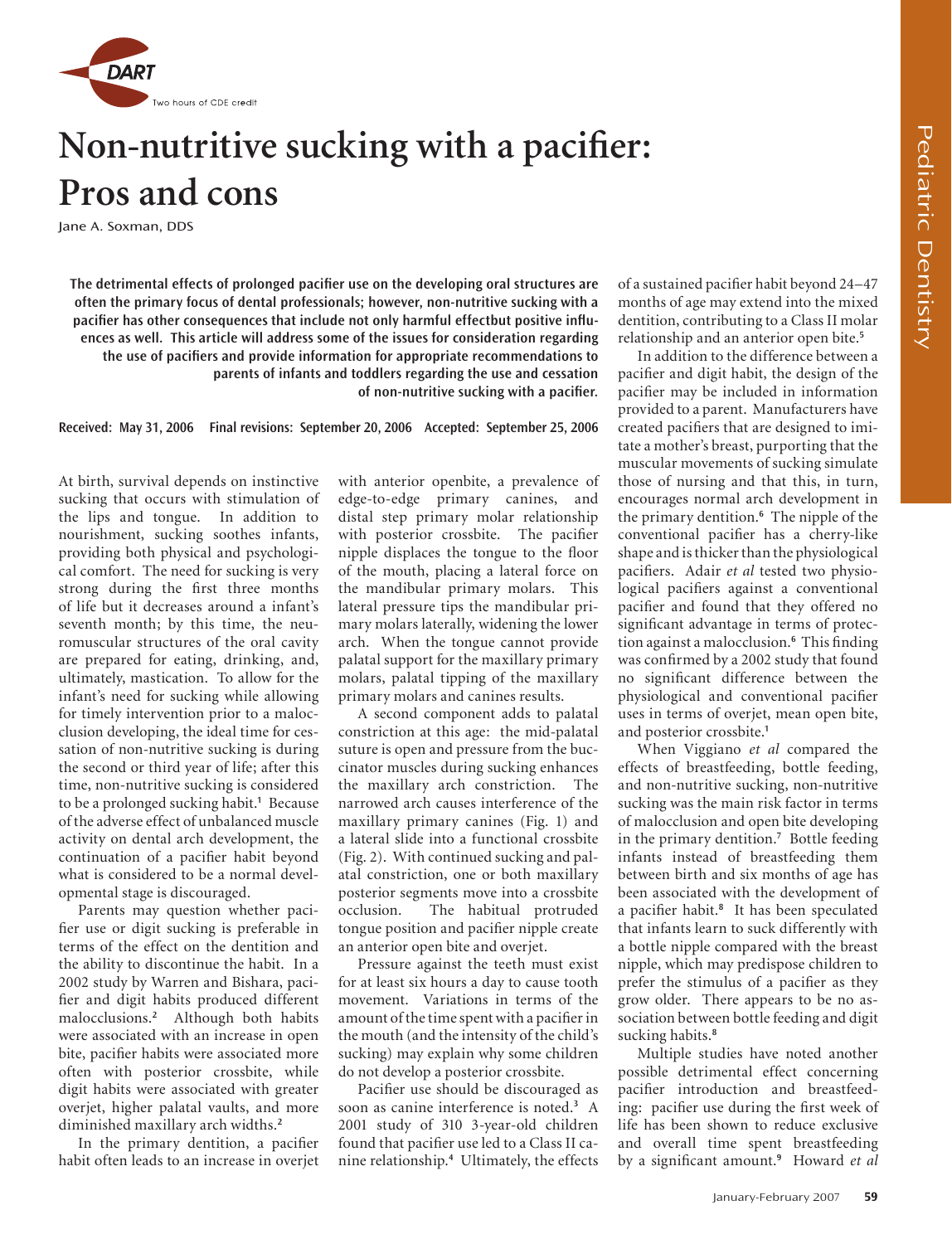



**Fig. 1.** An example of primary canine interference. **Fig. 2.** Functional crossbite due to primary canine interference.





**Fig. 3.** A 30-month-old child with a pacifier habit. **Fig. 4.** The patient in Figure 3, six months after discontinuing the pacifier habit.

recommended delaying use of a pacifier until the infant was at least one month old.**<sup>9</sup>** A 2003 study by Ullah and Griffiths reported that infants who did not use a pacifier had an overall breastfeeding duration of 10 months, compared to 7.5 months for infants who used pacifiers; however, they concluded that occasional pacifier use could not be blamed definitively for reducing the duration of breastfeeding among infants.**<sup>10</sup>** In 2001, Kramer *et al* concluded that pacifier use may merely be an indicator of breastfeeding difficulties or a lack of motivation on the mother's part to breastfeed instead of the pacifier being the cause of earlier weaning; a 2002 study by Benis supported these findings.**11,12** Victora *et al* also reported that mothers who are less confident with breastfeeding or who

were having difficulties in breastfeeding use pacifiers more often to wean infants.**<sup>13</sup>** Another investigation adjusted for breastfeeding problems and determined that reduced breast stimulation may have shortened the duration of breastfeeding, with a reduction in the number of times the infant was fed each day when a pacifier was introduced at two weeks of age.**<sup>14</sup>**

Morbidity associated with pacifier use has been evaluated in the literature. Castelo *et al* reported that pacifier use or other parafunctional sucking habits were not linked to temporomandibular joint dysfunction in the primary dentition.**<sup>15</sup>** Pacifier use among infants and toddlers has been associated with an increase in the occurrence of otitis media.**<sup>16</sup>** Pacifier use should be restricted to the time when the infant is falling asleep.**<sup>16</sup>** Warren *et al*

assessed pacifier use as a risk factor for otitis media from birth to 12 months of age and reported similar findings.**<sup>17</sup>**

In general, the literature concludes that pacifier use is a modifiable risk factor for otitis media. To reduce the number of infections in those children who are most susceptible, it probably is most appropriate to give advice concerning the restricted use of pacifiers to parents of pacifier users who suffer from recurrent bouts of otitis media.**<sup>18</sup>** In a 1997 study, Brook and Gober investigated the presence of aerobic and facultative anaerobic bacteria on the surface of pacifiers used by children during recent episodes of otitis media and found that pacifiers do not contain high colony counts of microorganisms; as a result, pacifiers cannot be considered to be a significant source for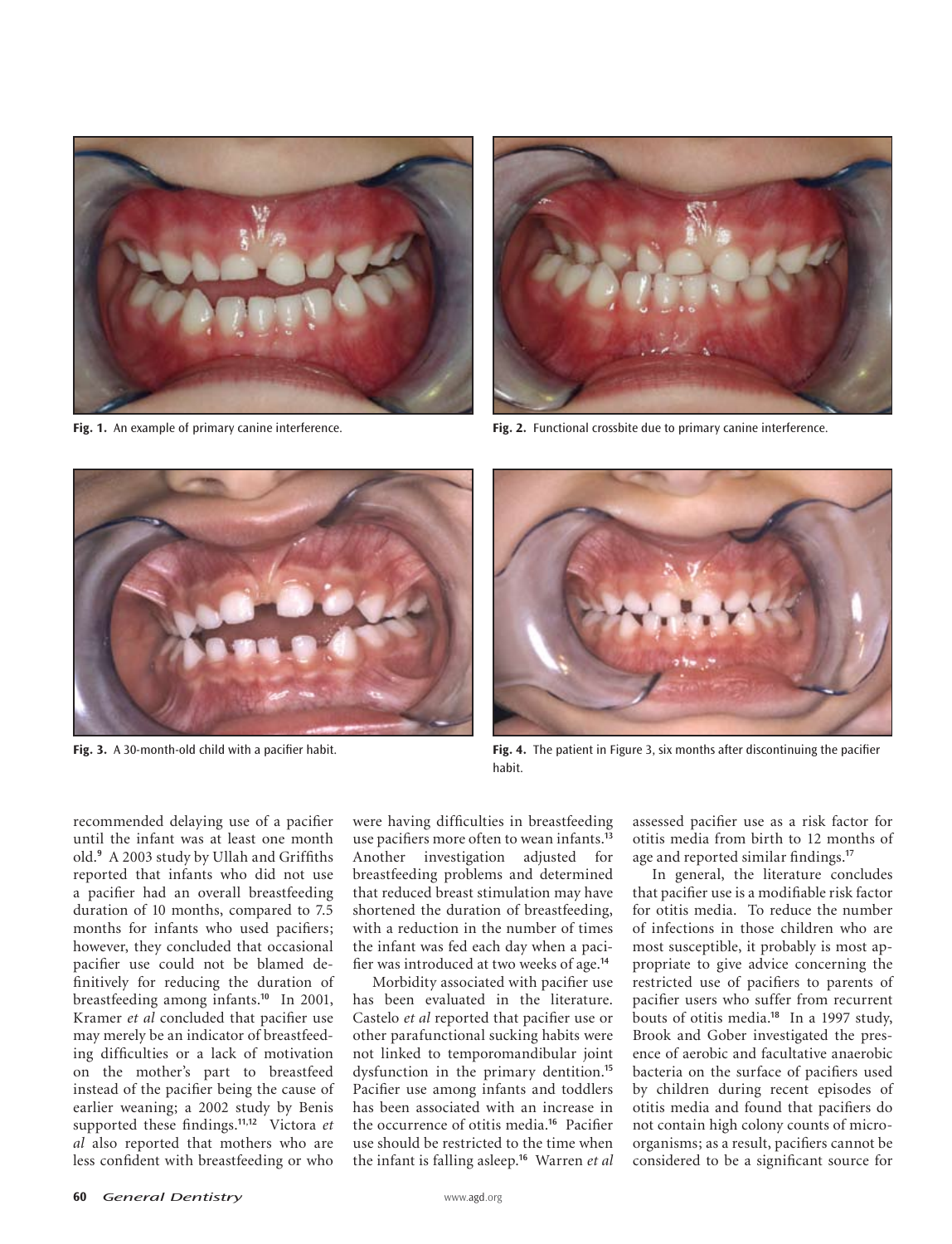transfer of organisms.**<sup>19</sup>** The association between pacifier use and early childhood caries (ECC) also has been questioned. Pressini reported in 2003 that pacifiers did not have a strong or consistent association with ECC; in fact, pacifiers offered a mildly protective effect.**<sup>20</sup>**

Safety considerations for the use of pacifiers also should be included in the infant/toddler examination. Severe laceration could occur if the shield is held inside the lips, with the edges of the flanges touching the maxillary and mandibular mucobuccal folds. Pacifiers have been implicated in death from asphyxia, due to their becoming lodged in the pharynx.**<sup>21</sup>**

Simkiss *et al* recommended pacifiers with ventilation holes in pacifier flanges, a minimum vertical and horizontal dimension of 43 mm, and a ring.**<sup>22</sup>** The holes permit air passage, the larger flanges inhibit the pacifier from lodging behind the soft palate, and the ring can be used to remove the pacifier from the pharynx in case of aspiration. Cords attached to a pacifier may cause strangulation.**<sup>23</sup>** A symmetrical nipple permits the pacifier to remain in the correct sucking position, while large shield vents with a textured inner surface help to prevent irritation and rashes that would result from trapped saliva.

Recently, pacifiers have been suggested as another measure to reduce the risk of sudden infant death syndrome (SIDS). Placing infants in a supine position for sleep has resulted in a significant decrease in SIDS since the concept was first recommended in 1992.**<sup>24</sup>** Babies who sleep in their parents' bedroom (not in the parents' bed) and are offered a pacifier do not sleep as deeply as those who sleep in a separate bedroom without a pacifier.**24** In addition, pacifier sucking during sleep lowers the auditory arousal threshold, making it possible for the infant to be aroused from a deep sleep that could result in episodes of apnea.**<sup>25</sup>** Pacifiers should be offered for all sleep (including daytime naps) for all children up to one year of age to include the peak ages for SIDS risk and the time when an infant's need to suck is highest.**<sup>26</sup>** Cardiac autonomic controls are modified and could be regulated with pacifier use during sleep. These controls could be associated with mechanisms implicated in SIDS, which suggests that non-nutritive sucking may confer a protective effect.**<sup>27</sup>**

Pacifier sucking in combination with sweet solutions has been shown to provide a synergistic analgesic effect in newborn infants during minor painful procedures.**28** The pacifier, in combination with sucrose solutions, has been determined to be a safe and effective method for relieving pain in neonates.**<sup>29</sup>** One 1999 study reported that pacifiers were found to be even more effective for pain relief than concentrated sucrose and glucose solutions.**<sup>30</sup>**

Pacifier habits persist longer today than in the past and are considered to be socially acceptable into the preschool years. The appropriate time to discontinue a non-nutritive sucking habit varies, depending on such considerations as the developmental stage of the child, the harm or potential harm to the oral structures, whether any harmful results can resolve spontaneously, the availability of methods for stopping the habit, and the perceived need due to social or medical circumstances. With all issues considered, the time for intervention may be at approximately two years of age to minimize occlusal disharmonies.**<sup>31</sup>**

The examination of a toddler or preschooler also should include a discussion regarding prolonged use of a pacifier and its harmful effects on the developing dentition. Dentists may demonstrate this effect to the parent(s) by placing the child in centric occlusion with the lips retracted manually (Fig. 3). This step is important to make the parent(s) aware of the pacifier's detrimental effect and in motivating them to discontinue pacifier use. The crossbite usually will self-correct within six months after cessation of the habit (Fig. 4). Fifty percent of all children with a non-nutritive sucking habit will cease the habit without parental intervention by 24–28 months of age.

Digit habits may persist longer than pacifier sucking and may require appliance therapy for cessation.**<sup>32</sup>** Cessation of the habit usually is more of a challenge for the parent(s) than for the child. Parental withholding of the pacifier during the day may be a consideration but the parent's perception that the child requires the pacifier to transition to sleep often is the final issue that must be overcome. Various methods may be suggested for ending the pacifier habit, including dipping the nipple in white vinegar, making it distasteful; piercing the nipple with an ice pick or cutting the nipple shorter to reduce sucking satisfaction; leaving it behind on a trip; or forcing the child to go "cold turkey." Professional explanation from a dentist and abrupt permanent removal by the parent(s) seem to be the most effective methods for eliminating the habit.**<sup>33</sup>**

## **Discussion**

Any consultation with parents regarding pacifier use should include the potential benefits as well as the risks and safety considerations. Harmful oral developmental effects can be avoided when cessation occurs while the child is approximately 2 years old. Delaying introduction until breastfeeding is firmly established and reducing pacifier use among children who suffer from recurrent incidences of otitis media can remove any negative effects in these areas. The proven value of pacifiers in reducing the incidence of SIDS, augmenting sucking satisfaction, and providing an undeniable source of comfort appear not only to justify their continued use in infants and toddlers but to support it.

## **Summary**

Pacifier use should be continued for its physiological and psychological benefits, as long as the child receives an appropriate introduction and timely cessation. During the infant's examination, dentists should include discussion regarding various considerations for pacifier use.

## **Author information**

Dr. Soxman is a diplomate of the American Board of Pediatric Dentistry and a member of the *General Dentistry* Advisory Board. She maintains a private practice in Allison Park, Pennsylvania.

### **References**

- 1. Zardetto CG, Rodrigues CR, Stefani FM. Effects of different pacifiers on the primary dentition and oral myofunctional strutures of preschool children. Pediatr Dent 2002; 24:552-560.
- 2. Warren JJ, Bishara SE. Duration of nutritive and nonnutritive sucking behaviors and their effects on the dental arches in the primary dentition. Am J Orthod Dentofacial Orthop 2002;121:347-356.
- 3. Larsson E. Sucking, chewing, and feeding habits and the development of crossbite: A